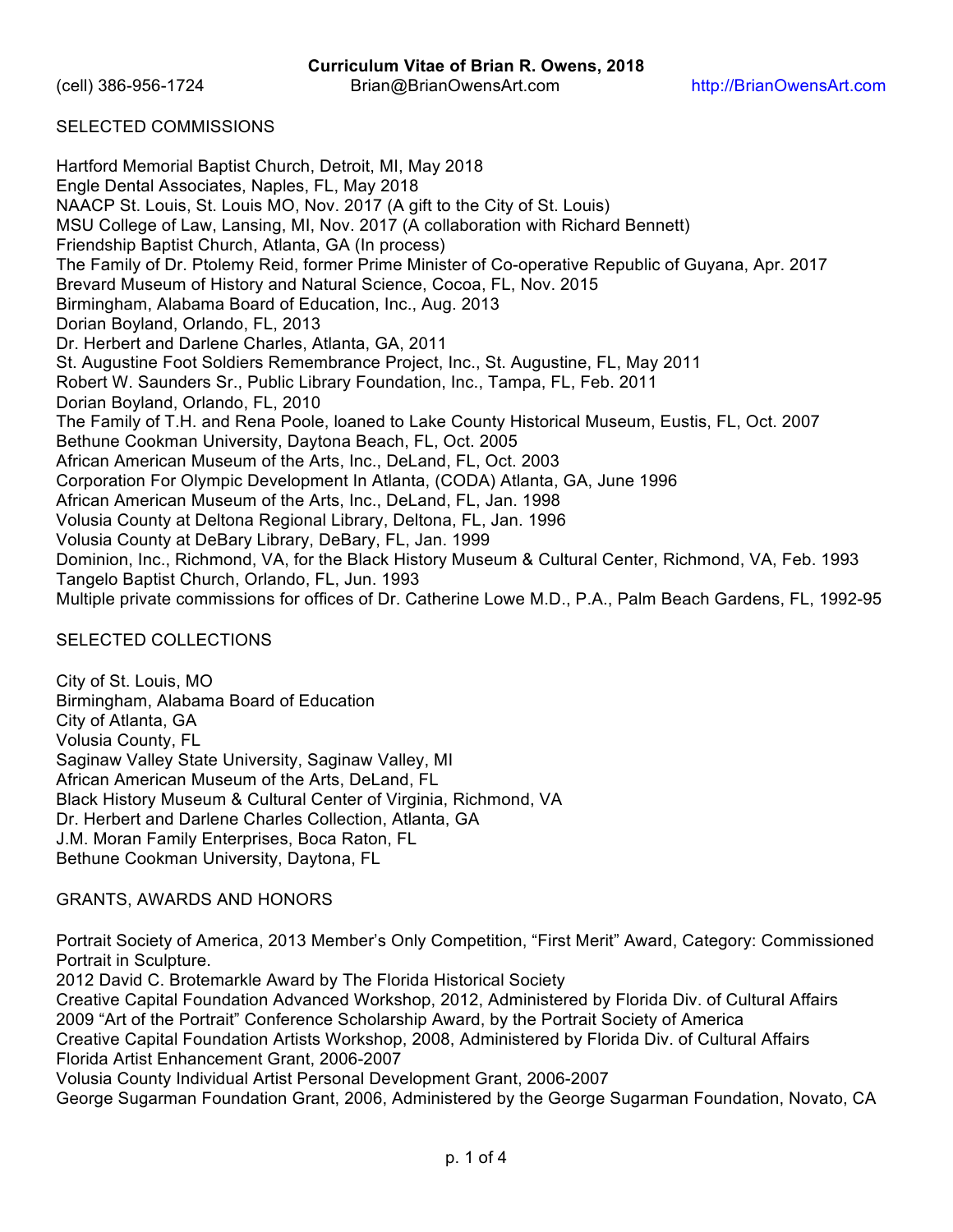## GRANTS, AWARDS AND HONORS, Continued

Florida Artist Enhancement Grant, 2005-2006 New Forms Florida Program grant for 1996, Administered by the South Florida Art Center, Miami Beach, FL New Forms Florida Program Grant for 1994

## ART PERIODICALS, WHERE REFERENCED

Journal of the Portrait Society of America, 1st Quarter 2014, Volume XVI, Issue No. 62, page 10. Journal of the Portrait Society of America, Volume XIV, Issue No. 55, page 14. Journal of the Portrait Society of America, 2nd Quarter 2011, Volume XIII, Issue No. 52, page 15. Journal of the Portrait Society of America, 3rd Quarter 2010, Volume XII, Issue No. 49, page 15. Journal of the Portrait Society of America, 3rd Quarter 2009, Volume XI, Issue No. 45, page 12. Journal of the Portrait Society of America, 1st Quarter 2008, Volume X, Issue No. 39, page 12. Art in America, Mar. 2007, page 206 The International Review of African American Art, Year 2000, Volume 17, Number 1, page 35 Orlando Arts Magazine, Winter Issue, Feb.-Mar. 1999, page 27.

## SELECTED EXHIBITS

Group exhibit, Polasek Museum, Winter Park, FL, May – July 2013 Three-man exhibit, Tavares City Hall, Tavares, FL, Feb. 2006 One-man exhibit, Manatee Community College, Venice, FL, Feb. 1997 Two-man exhibit, Art League of Daytona Beach, Daytona Beach, FL, Apr. 1996 Group exhibit, Palm Beach County Community College, Palm Beach Gardens, FL, Feb. 1996 Two-man exhibit, Seminole Community College, Sanford, FL, Feb.-Mar. 1995 One-man exhibit, by Virginia Power, Inc., Richmond Omni Hotel, Richmond, VA, Feb. 1995 Two-man exhibit, Black History Museum & Cultural Center, Richmond, VA, Feb.-Apr. 1994 Group exhibit, Orlando City Hall, Terrace Gallery, Orlando, FL, Jan.-Mar. 1993 Group exhibit, Bethune Cookman University, H.W. Lee, Jr. Gallery, Daytona Beach, FL, Jan.-Feb. 1993 Two-man exhibit, Zora Neale Hurston Museum, Eatonville, FL, Sept.-Oct. 1992 Two-man exhibit, Mt. Dora Center for the Arts, Mt. Dora, FL, Feb.-Mar. 1992 Group exhibit, Northwood Institute, West Palm Beach, FL, Nov.-Dec. 1991 Group exhibit, Palm Beach Arts Council, West Palm Beach, FL, Nov. 1991

### SELECTED JURIED COMPETITIONS

Orlando City Hall Terrace Gallery, Orlando, FL, Apr.-May 1994 Winner-Best of Show, Museum of African American Art, Tampa, FL, (Now Closed) Oct.-Dec. 1992 Winner-Best of Show, Zora Neale Hurston Festival, Eatonville, FL, Jan. 1992

## AFFILIATIONS

Portrait Society of America (Member since 2005) Florida Sculptors' Guild (Co-founder and Member. since 2008) Creative Capital (Professional Development Program Alumni, since 2008)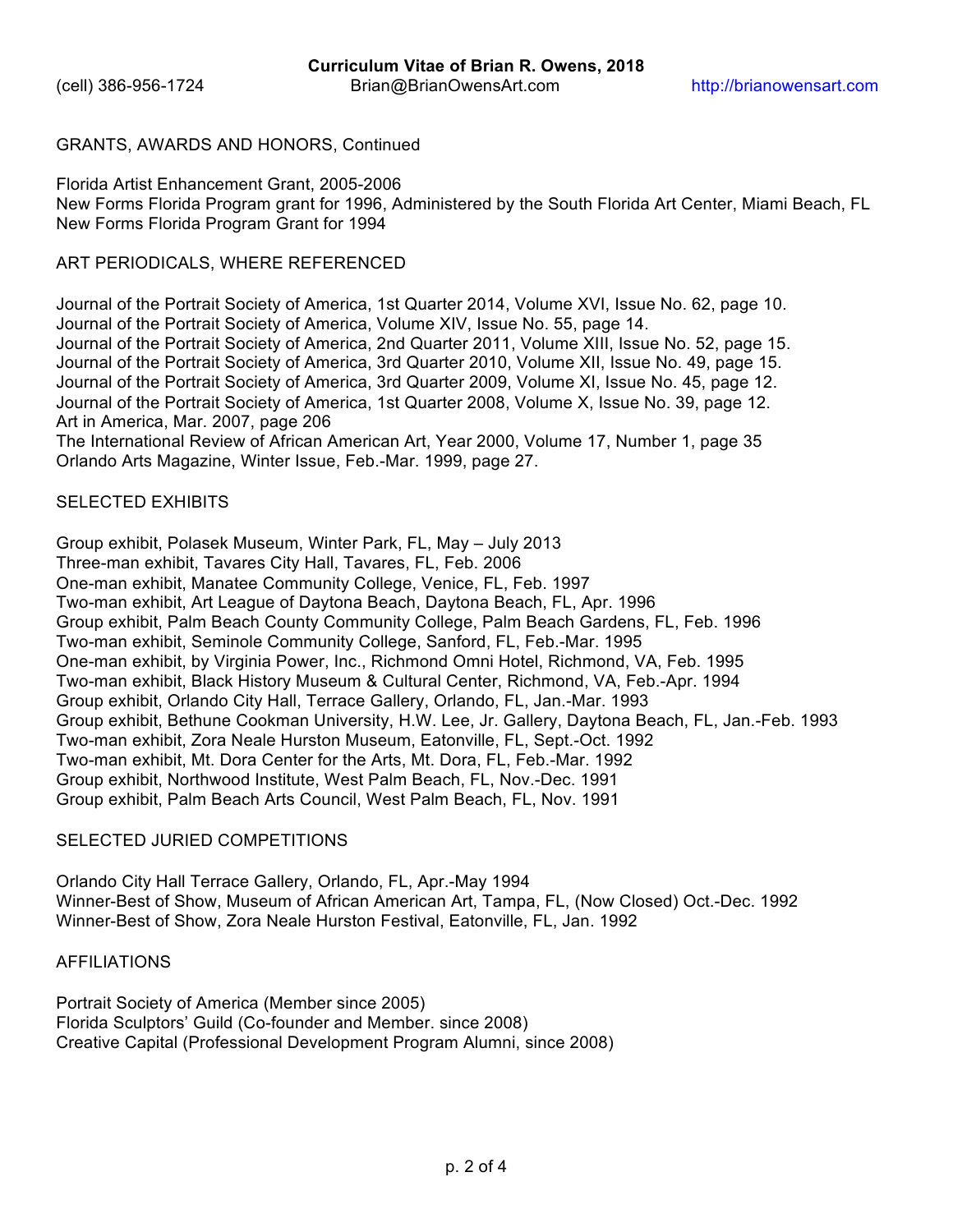## OTHER SELECTED MEDIA

Michigan Bar Journal, Cover photo, Volume 97, No. 4, Apr. 2018 Adventures in Florida Archaeology Magazine, Cover photo, Premier Issue, 2016. Florida Frontiers TV, Episode 2 – Everyday People Making History, Interview, July 12, 2016 Florida Frontiers TV, Episode 4 – The Windover People, Interview, July 12, 2016 Culture Builds Florida, by Florida Division of Cultural Affairs, Article, Nov. 18, 2015 WJCT 89.9 FM, Public Radio, Jacksonville, FL, Interview on "First Coast Connect", July 3, 2013 FlaVour Magazine, Cover photo plus article with interview, Spring Issue, 2013 Culture Builds Florida, by Florida Division of Cultural Affairs, Article, Nov. 29, 2011 WMFE 90.7 FM, Public Radio, Orlando, FL, Interview on "Florida Frontiers", Sept. 1, 2011 Folioweekly, Article with interview, July 1, 2008 West Volusia Magazine, Article with interview, May 22, 2008 The Orlando Sentinel, Article with interview, Oct. 25, 2007 The News-Journal, Article with interview, Oct. 8, 2006 Shekinah Glory Magazine, Article with interview, Feb.-Mar. issue, 1999 The News-Journal - The Volusian, Article with interview, May 24 1998 Sarasota Herald-Tribune, Article with interview, Jan. 22, 1997 The News-Journal - The Volusian, Article with interview, Jan. 27, 1996 The Lake Sentinel, Article with interview, Jan. 13, 1995 The News-Journal - The Volusian, Article with interview, Mar. 24, 1994 WMFE 90.7 FM, Public Radio, Orlando, FL, Interview on "Arts Connection", Aug. 20, 1993 WPRD 1440 AM, Interview on "Minority Forum - Black Artists Segment", Feb. 27, 1993 The Orlando Sentinel-Volusia Edition, Article with interview, Feb. 7, 1993 WMFE 90.7 FM, Public Radio, Orlando, FL, Interview on "Evening Edition", Sept. 21, 1992 WMFE 90.7 FM, Public Radio, Orlando, FL, Interview on "Evening Edition", Jan. 27, 1992

### PUBLICATIONS, CONTRIBUTED TO

Reflections from Zora!, 2014, Florida Historical Society Press, ISBN: 978-1-886104-68-6 Gus! Magazine, Apr. 2011, Published by the St. Augustine Record, St. Augustine FL

### CREATIVE COLLABORATIVE PROJECTS

Writing and Recording for TOUCH St. Augustine Audio Tour Guide, in collaboration with St. Augustine Arts Association, St. Augustine FL funded by a Florida Humanities Council Project Grant, completed Mar. 2017 Co-founder of Florida Sculptors Guild, Inc. in 2008 with visual artist Amy Wieck and Linda Moore, Recreation Manager for City of Casselberry FL.

# PROFESSIONAL ARTISTIC SERVICES

Provided artistic services for sculptor Marton Varo as he completed "Annunciation", a monumental marble sculpture at Ave Maria University, Ave Maria, FL, July-Aug. 2009

### **TEACHING**

Private drawing and oil painting instruction with an emphasis on objective techniques for fleshtones.